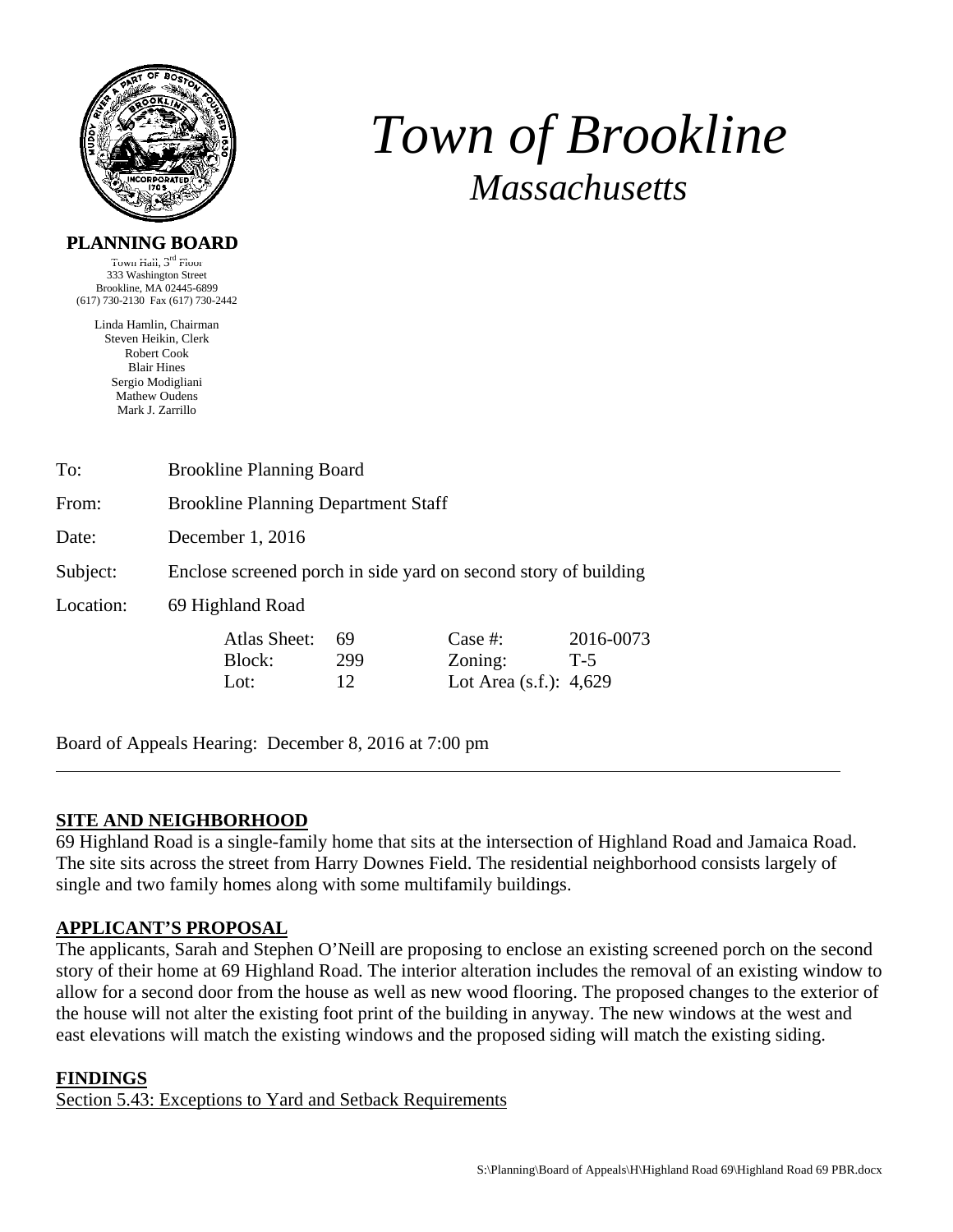### Section 5.60: Side Yard Requirements

| <b>Floor Area</b>                  | <b>Required</b> | <b>Existing</b> | <b>Proposed</b> | <b>Finding</b>  |
|------------------------------------|-----------------|-----------------|-----------------|-----------------|
| <b>Side Yard</b><br><b>Setback</b> | 7.5'            | 5.0             | 5.0'            | Special Permit* |

*\**Under Section 5.43, the Board of Appeals may waive dimensional requirements in lieu of other dimensions if the applicant provides counters balancing amenities. In this case, the applicant is working on a landscaping plan.

#### Section 8.02.2 – Alteration or Extension

A special permit is required to alter this non-conforming structure.

#### **PLANNING BOARD COMMENTS**

The Planning Board is supportive of the proposal to enclose this existing second story screened porch. The enclosure will not be out of character with the neighborhood. Additionally, the siding and windows will match the existing house and the building footprint will not be altered.

#### **Therefore, the Planning Board recommends approval of the plot plan by Paul Berger dated 11/22/1993 and site plans, elevations and sections by Dolle Architects, dated 6/2/2016, subject to the following conditions:**

- 1. Prior to the issuance of a building permit, the applicant shall submit final floor plans, elevations, and materials subject to the review and approval of the Assistant Director of Regulatory Planning.
- 2. Prior to the issuance of a building permit, the applicant shall submit a final landscaping plan indicating all counterbalancing amenities, subject to the review and approval of the Assistant Director for Regulatory Planning.
- 3. Prior to the issuance of a building permit, the applicant shall submit to the Building Commissioner for review and approval for conformance to the Board of Appeals decision: 1) a final site plan stamped and signed by a registered engineer or land surveyor; 2) final floor plans and elevations stamped and signed by a registered architect or engineer; and 3) evidence that the Board of Appeals decision has been recorded at the Registry of Deeds.

 *alc*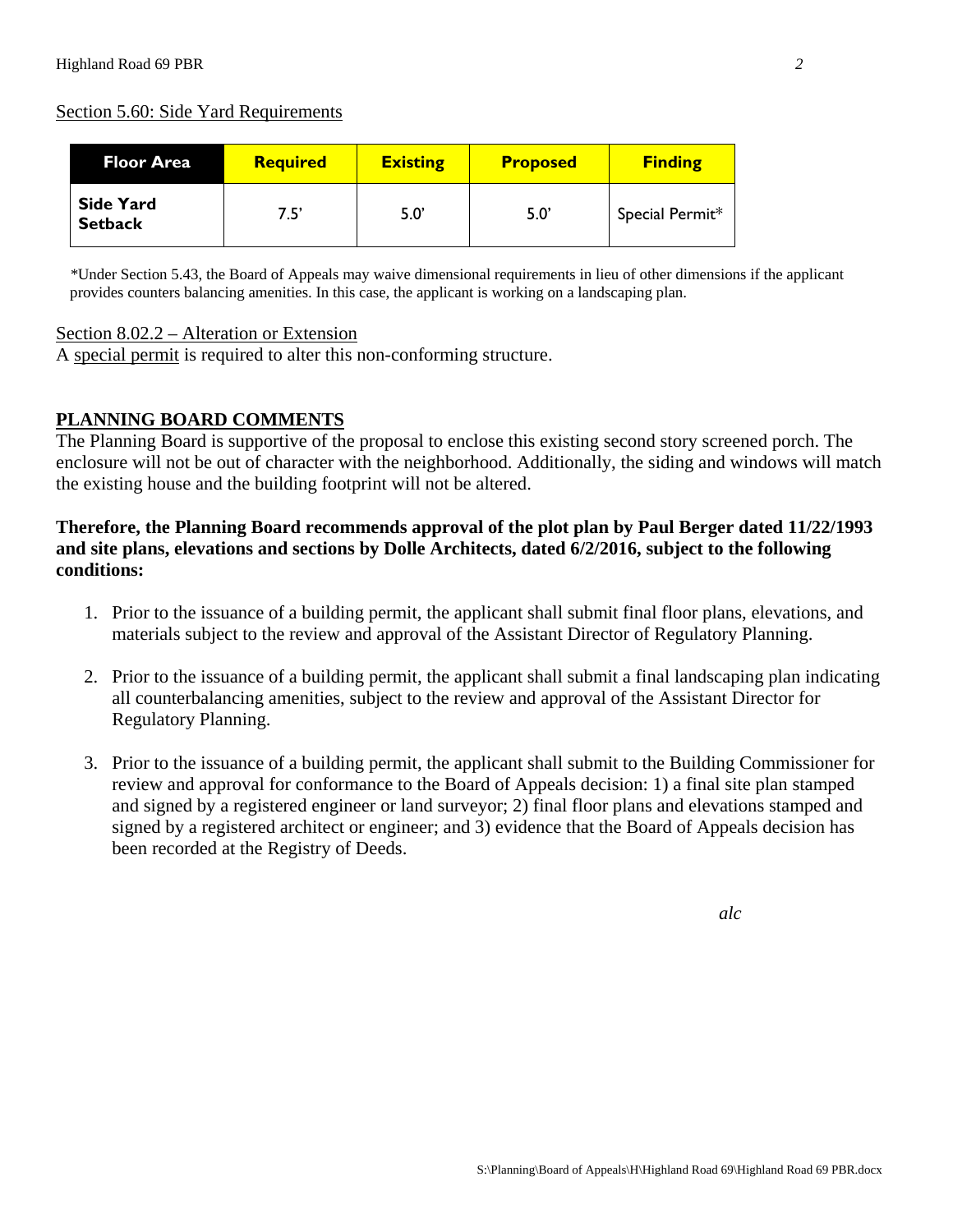# **69 Highland Road**

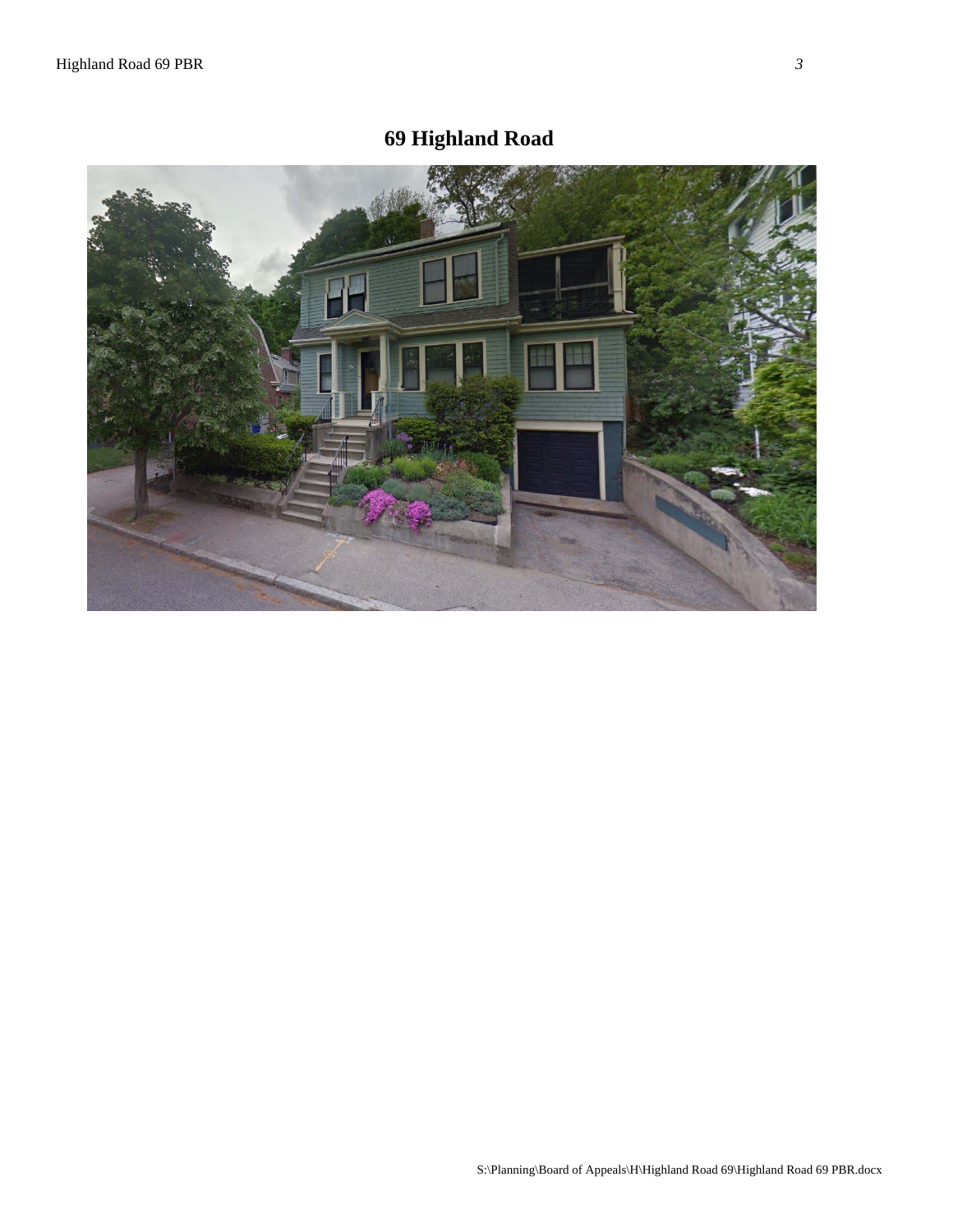